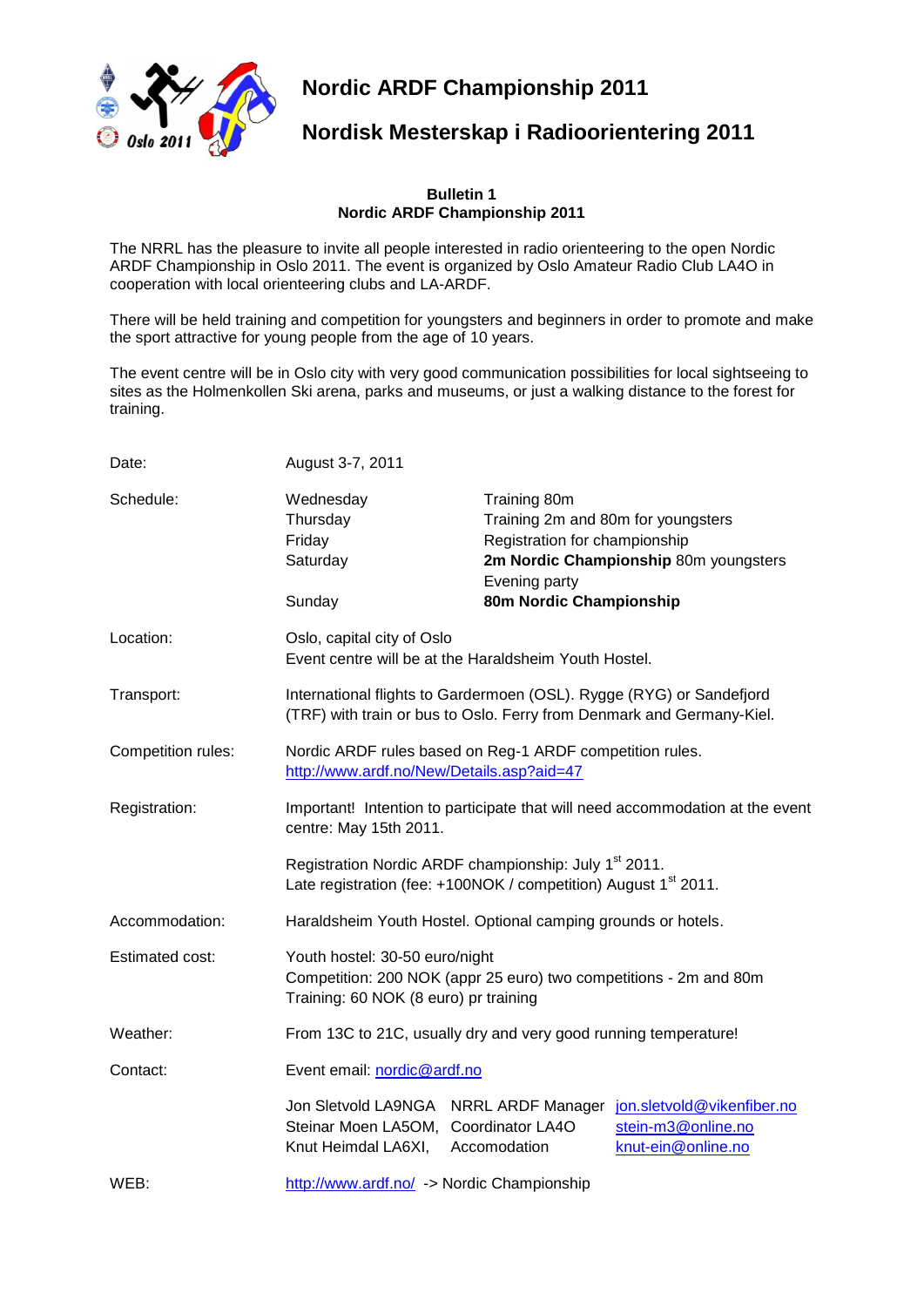

# **Nordic ARDF Championship 2011**

# **Nordisk Mesterskap i Radioorientering 2011**

## **About the competition**

The region around Oslo has many orienteering maps that are approved by the Norwegian Orienteering Society.

The terrain is mainly hillsides covered with fir and spruce. Areas will be selected for the competition to challenge both orienteering and radio orienteering capabilities.

## **Maps and embargoed areas**

NOF approved maps Scale: 1:10 000 Area: A4 (2.1 x 2.9km)



Restricted access for competitors to be understood that there are not allowed any orienteering or radio orienteering activity, training or competition in the following areas/maps:

Movatn, Nittedal Orienteering O-map Sandermose, Lillomarka Orientering

Areas are marked on the competition website www.ardf.no

#### **Timing**

EMIT EKT, electronic punching. (provided by the organiser).

## **Youth participants**

We have decided to let the youngsters take part in the event as this is very important for recruitment to the sport. The courses will be adapted for the youngsters, and they are allowed to be shadowed if required. Three transmitters will be used and mainly located within visual distance from tracks.

Youth classes are divided into two: Beginners with permission to receive assistance before and during the course and intermediate class without assistance. Course length will be 1 to 1,5km.

#### **Accommodation event centre**

The event centre will be at the Haraldsheim Youth Hostel: <http://www.haraldsheim.no/index.php?lang=EN>

Booking of rooms shall be directed to the hostel. The organizing comity has reserved rooms for participants who have sent a letter of intent before May 15<sup>th</sup>.

#### **Hotels and camping**

There are several options for accommodation at other locations in Oslo. The organizing comity will be helpful to direct all accommodation requests. Please see the web page for information regarding alternative accommodation.